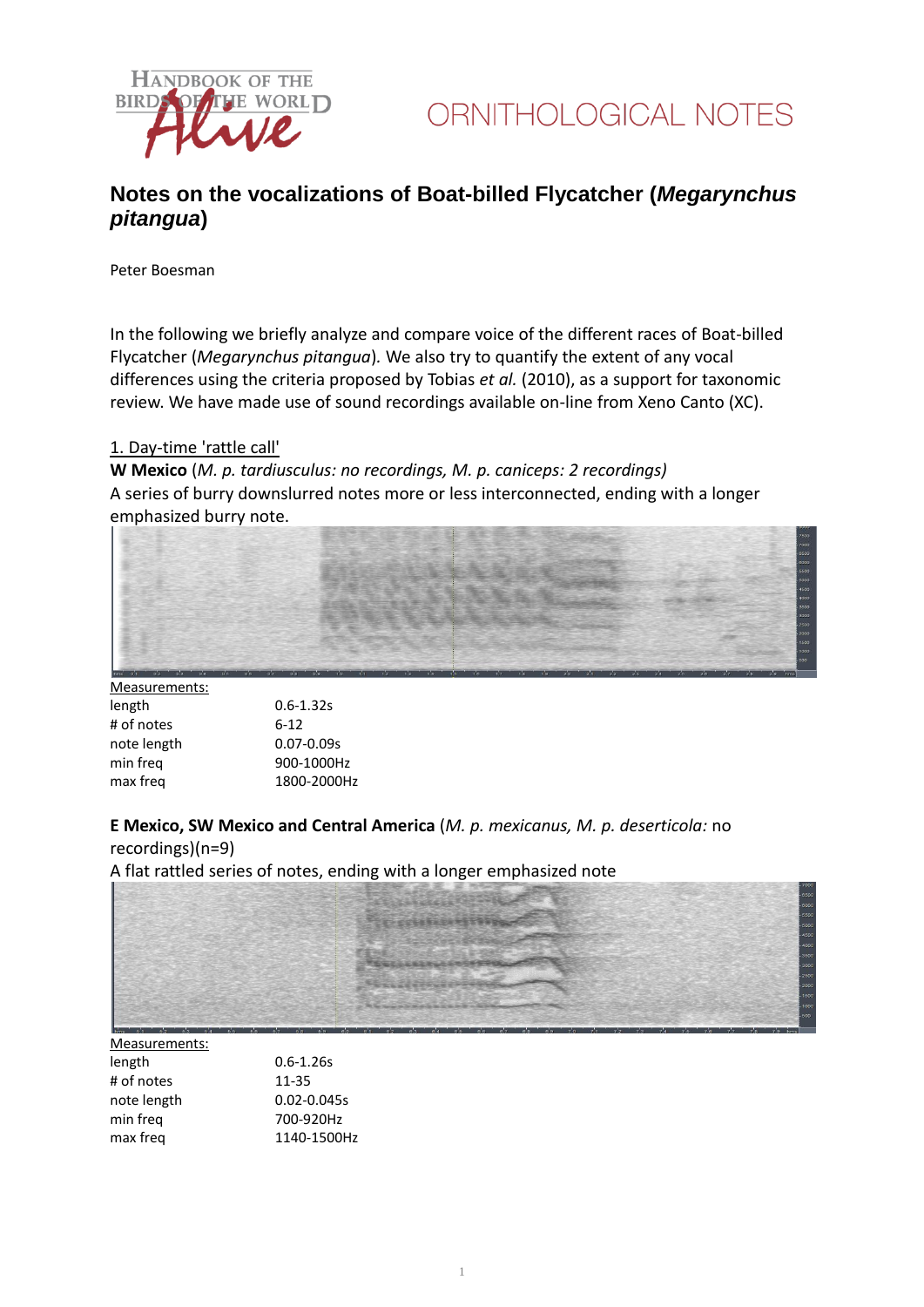

# ORNITHOLOGICAL NOTES

# **W Ecuador and NW Peru** (*M. p. chrysogaster*)

A short series of burry downslurred notes, ending with a longer note (quite similar to birds of W Mexico).

|                                                                                                                      | <b><i><u>PARK AND POINT OF REAL PROPERTY.</u></i></b> |
|----------------------------------------------------------------------------------------------------------------------|-------------------------------------------------------|
|                                                                                                                      | $-7600$                                               |
| --                                                                                                                   | $-7000$                                               |
|                                                                                                                      | $-0000 -$                                             |
| œ                                                                                                                    | $- 6000$                                              |
|                                                                                                                      | $-5500$                                               |
|                                                                                                                      | $-0000 -$                                             |
|                                                                                                                      | $-4500$                                               |
|                                                                                                                      | $-4000$                                               |
| e de la partie de la partie de la partie de la partie de la partie de la partie de la partie de la partie de la<br>e | $-3500$<br>$-3000$                                    |
|                                                                                                                      | $-2500$                                               |
| $-$<br>۰                                                                                                             | 2000                                                  |
| -<br>œ.                                                                                                              | $-1500$                                               |
| $\overline{\phantom{a}}$<br>-<br>-<br>×<br>-<br>٠                                                                    | $-1000$                                               |
|                                                                                                                      | $-500$                                                |
|                                                                                                                      |                                                       |
| 2.8<br>0.7<br>0.9<br>100<br>2.81<br>2.7.<br>n'e<br>O <sub>c</sub><br>0.8<br>O.S.<br>hms                              | hms                                                   |

Measurements:

| length      | $0.65 - 1.2s$  |
|-------------|----------------|
| # of notes  | $5-8$          |
| note length | $0.09 - 0.11s$ |
| min frea    | 700-1070Hz     |
| max freg    | 2000-2600Hz    |
|             |                |

### **Rest of S America (***pitangua***)**

A very distinctive series of alternations of a very burry nasal note and a more whistled nasal note (the latter flat or upslurred), without an obvious long note at the end. Structurally quite different from all above races.



| $0.7 - 1.4s$  |
|---------------|
| $7 - 11$      |
| $0.12 - 0.2s$ |
| 750-1000Hz    |
| 1800-2000Hz   |
|               |

# 2. Dawn song

There aren't that many recordings available (except for *pitangua*), but it would seem that there are no clear differences in dawn song.

Dawn song is either a repeated strident note "kirr" (several oscillations on a sonogram), or the same note followed by a lower pitched rising rattle that ends with an emphasized note "kirr..krrr-wheet.....kirr..krrr-wheet.....".

The only difference we have noted is that the 2 available examples of *mexicanus* are of the more elaborated dawn song *"kir..krrr-wheet",* while in *chrysogaster* and *pitangua* we have only found 2 examples of this longer song (out of 14 examples), the rest being the short dawn song.